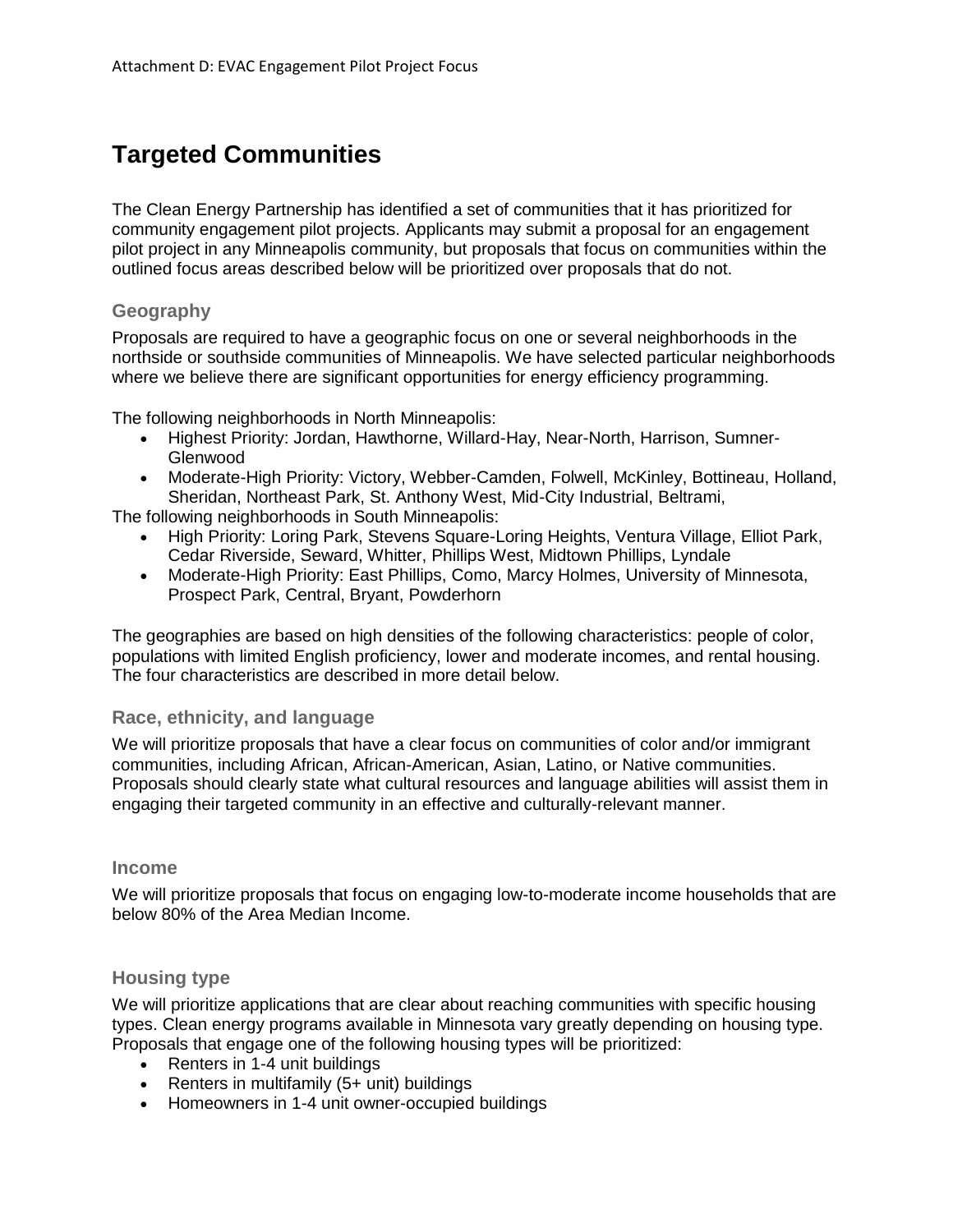A proposal may choose to engage another housing type (such as condominiums or cooperative housing) if they can make a clear case for how that housing type is underserved by utilityfunded energy efficiency programs.

Proposals that seek to engage renters will be given priority if they demonstrate a capacity and willingness to additionally engage property owners of buildings occupied by targeted renters if that is determined to be a necessary tactic to pursue in the implementation of the pilot project.

# **Proposal Criteria**

A strong proposal will have the following elements:

- It will focus on a particular, explicitly-identified community. Proposals will only be selected if it is clear which specific community and sub-communities will be engaged in each of the categories listed in the above section.
- It will be limited enough in scope to be achieved with the funding requested and in the timeline laid out in this application.
- It will be expansive enough in scope to have meaningful results. A proposal should target communities where a large enough concentration of that community exists to be successfully engaged. Similarly, even if the proposed project only engages part of a community, the proposal should make it clear how the results would have significance for the Clean Energy Partnership beyond the scope of the pilot.
- It will demonstrate that the experience, expertise, and existing relationships held by the organization are well-suited for engaging the targeted community.
- It will clearly state which additional programs, agencies, and resources will be leveraged or recruited to accomplish the work plan, as well as how partnerships will be managed.
- It will show that the organization is experienced in successfully completing projects of a similar scope and approach.
- It will clearly state the cost-to-impact ratio of the proposed project in terms of dollars spent per resident engaged.
- It will outline a strong process for collecting data during the engagement process.
- It will demonstrate that the applicant has the experience and skills necessary to analyze the project results and produce recommendations for the Clean Energy Partnership.